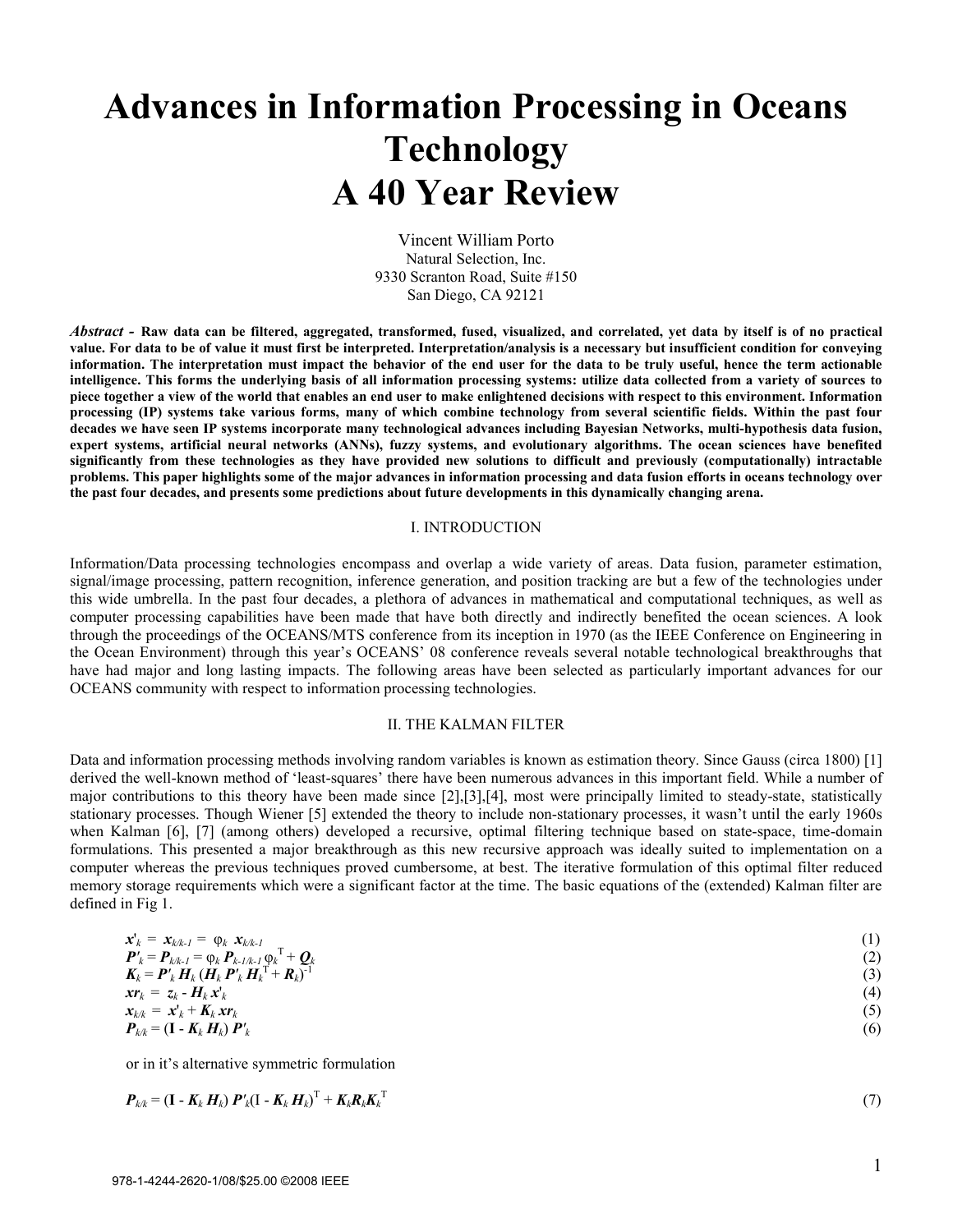where

- $x_{k/k}$  = the state estimate vector
- $P_{k/k}$  = the error covariance matrix
- $z_k$  = the measurement vector
- $H_k$  = the measurement matrix
- **= the measurement noise covariance matrix**
- $K_k$  = the Kalman gain matrix
- $P'_{k}$  = the prediction error covariance matrix
- $x'_{k}$  = the state estimate vector
- $\mathbf{Q}_k$  = the system dynamics noise matrix
- $\varphi_k$  = the system dynamics noise matrix
- $I =$  the identity matrix

# Figure 1. (Extended) Kalman filter equations.

The ocean sciences pose numerous opportunities for applied estimation theory, ranging from tracking objects, positions and state estimates to navigation and heave compensation. One of the first applications of the Kalman filter in the ocean sciences can be found in the work of Lee [8]. Lee developed a Kalman filter to create a best-estimate of the vehicle position in an acoustic transponder system. This research demonstrated the filter's stability using a simulated 3-transponder system, as well as its suitability to track surface and undersea vehicles. That same year Aidala and Davis [9] investigated the use of a modified performance index to control error divergence. Their paper demonstrated the use of this index to adaptively regulate the plant noise covariance matrix as an effective mechanism for reducing error divergence.

In 1974 Timchenko applied Kalman filters to estimate the depth of ocean isothermal layers, to predict the vertical distribution of temperature, and current velocity vectors [10]. A few years later Carta [11] proposed a new approach to the problem of locating the relative positions of transponders using Kalman's optimal estimation theory. Carta's research applied optimal filtering techniques together with the principles of multilateration of line crossing measurements, and demonstrated how accurate position estimates could be obtained without requiring data collected at regularly spaced (i.e., Cartesian grid) points.

Grimble, et al [12] investigated and compared the performance of a Balchen extended Kalman filter (EKF) to the traditional filter representation on the ship-positioning problem using an 18-state model. They proposed an alternative formulation based on the direct modeling of wave energy spectra. Although there were some disadvantages of the proposed technique, the new method's filter gains proved non-oscillatory and settled to constant mean values. The convergence of the high-frequency model parameters was quite rapid with the state estimates approaching the Pierson-Moskowitz spectrum in a least-squares sense.

Kalman filters have also been applied to navigation, control and parameter identification of undersea vehicles [13]. Ozimina and Bierman employed EKFs for near real-time parameter identification in a parameter-adaptive control structure. Classical methods of guidance and control were contrasted with the new techniques for control of ballast, trim, speed, and depth/pitch. Their controller simultaneously identified up to three parameters in both simulated and actual test data. Importantly, their implementation on a (new for the time) microcomputer was at the forefront of the coming revolution in computers.

In the 1980's researchers applied Kalman filter techniques on a wide variety of problem domains. These ranged from heave compensation [14], [15], and [16] to increasing the accuracy of ship navigation [17], to bearing-only position tracking [18]. With the advent of faster computers, Kalman filters were increasingly used to fuse data from multiple sensor systems/types and were combined with other techniques to increase prediction accuracy, efficiency, and utility. Raghunath and Carton [19] extended Kalman techniques to model and predict ocean dynamics and current circulation using multiple sensor data sources including bathymessage reports combined with GEOSAT data. Riedel and Healey [20] presented a sliding-mode controller (SMC) design that fused inputs from multiple sensors for wave prediction and estimation. Their methodology used an acoustic Doppler velocimeter and motion package instruments to provide estimates of wave-induced disturbances to a controller, thereby allowing an autonomous undersea vehicle (AUV) to maintain both position and heading with great accuracy.

Huster et al [21] presented innovative work fusing vision-based bearing together with inertial rate sensor data using a Kalman filter for estimating the relative position of AUVs. Results, based on tests using a laboratory testbed with a robotic manipulator demonstrated the ability to accurately estimate relative positions between a free-floating vehicle and a stationary object. Their results proved their estimator was capable of performing object localization and pick-up tasks in a non-stationary environment. This presented a major advance for autonomous operational control and deployment of AUVs. In a paper presented in 2003, Pace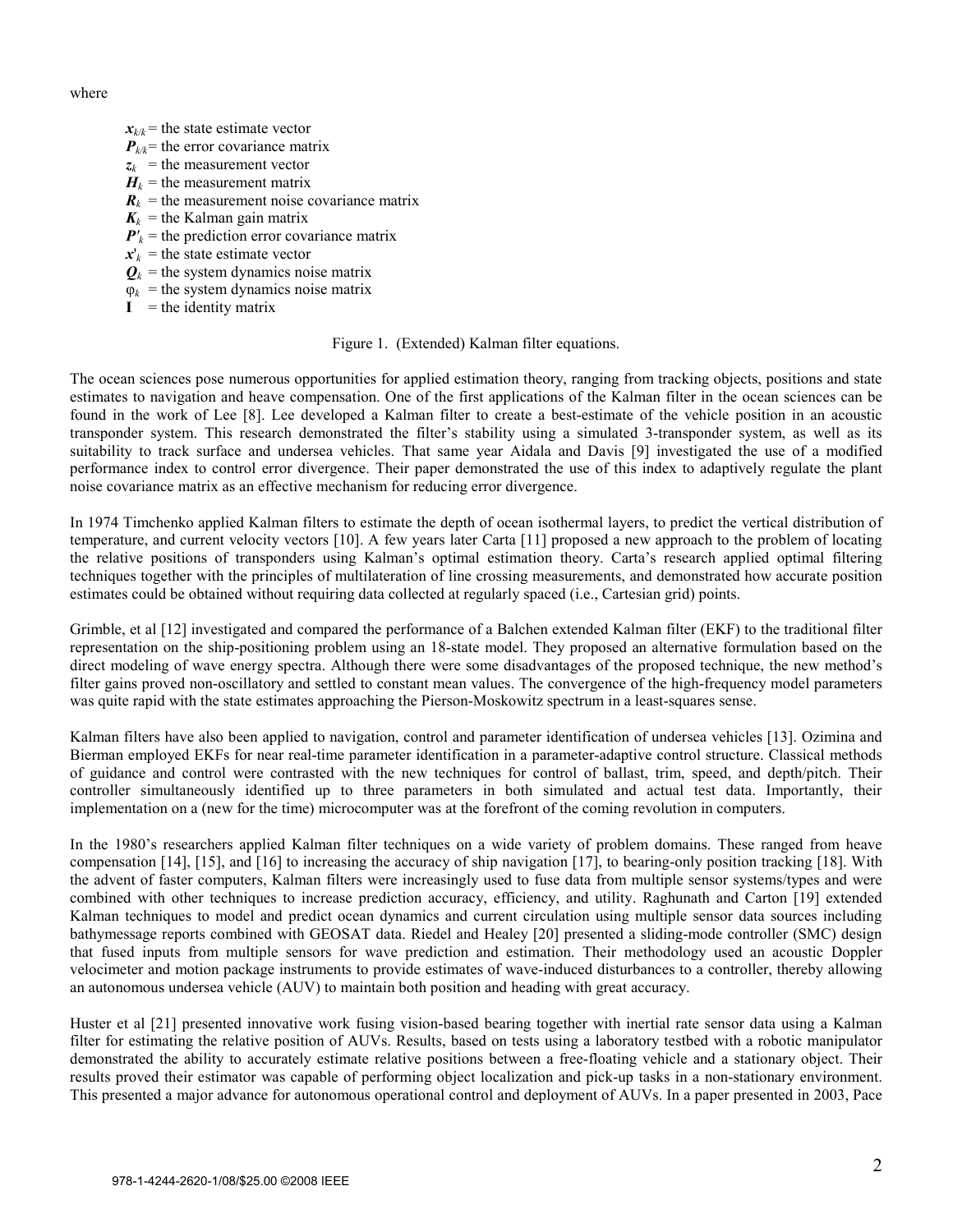et al [22] improved data association and filtering by employing passive narrow-band spectral features in conjunction with Kalman filters in a multiple-hypothesis tracker (MHT). Kinematic states are estimated using an iterated extended Kalman filter (IEKF). Using Bayesian MHTs together with passive narrow-band processing to generate features, their architecture combines kinematic and frequency attribute features to generate an association likelihood score. The application of Kalman filters combined with Bayesian theory has also been applied to passive tracking of surface and subsurface targets [23] and acoustic communications channel estimation [24] with impressive results.

### III. ARTIFICIAL INTELLIGENCE

The concept of creating intelligent systems that mimic human cognitive capabilities has been a dream for over a century. Turing [25] is credited as the originator of the concept of machine learning as well as the modern computer. However, it wasn't until the advent of the personal computer that artificial intelligence (AI) could be realized as a viable technique to solve problems outside laboratory environments. Artificial intelligence can be defined as the science of programming computers to perform tasks that (typically) require human intelligence. The main areas of research focus on machine learning, reasoning, problem-solving, perception, and language-understanding.

Expert systems, one of the AI branches, have been used in oceans engineering systems since the 1980s. Williams [26] was perhaps the first to introduce this new technology to OCEANS in 1983. That same year several other OCEANS researchers presented work on expert systems, applying these AI techniques to the control of underwater robotic manipulator tasks [27] and AUV guidance [28]. Chappeli demonstrated the application of a knowledge-based system to monitor sensor performance for collision detection and avoidance. The researchers noted the challenges involved with defining the actual rules to use based on inputs from subject-matter experts, and the effect on the system efficiency as the number of rules increased.

A generalized methodology for introducing a knowledge-based system in ocean engineering applications was presented by Nayak [30] in 1988. This work presented a design framework for incorporating expert systems to minimize overall complexity, therein increasing their utility and efficiency. Lewis and Gwin [31] proposed an AI system for autonomous AUV command and control using a set of distributed, interlinked set of isomorphic AI systems. This paper was perhaps the first in oceans technologies to present an agent-based approach with multiple agents performing high and low-level tasks, working together in a time-ordered hierarchy. In the next few years AI systems were designed to classify objects from sonar returns [32] and to reduce the operational downtime of drilling platforms due to drifting icebergs [33].

Merrill et al [34] researched the challenges of designing languages that facilitate communication between multi-agent AI systems controlling AUVs. Their analysis of natural languages allowed them to formulate communicative 'act types', and formalize a set of minimally required functional components to perform robust, adaptive communication in uncertain environments. This important work defined mechanisms to resolve the challenges of integrating multiple control systems for all ocean-based autonomous systems.

# IV. COMPUTATIONAL INTELLIGENCE

Computational intelligence (CI), often known as 'soft computing', is a rubric encompassing artificial neural networks (ANNs), fuzzy computing, and evolutionary algorithms. While some CI techniques are often counted as artificial intelligence techniques (e.g. evolutionary algorithms and neural networks) there is a definite difference between these techniques and traditional, logicbased artificial intelligence techniques. Current consensus holds artificial intelligence techniques as top-down approaches to solving problems (i.e., the model structures, solutions, etc. are imposed from above). Computational intelligence techniques are generally bottom-up, with order and structure emerging from an unstructured (e.g., random) beginning.

# *Artificial Neural Networks*

Artificial neural networks (ANNs) have received considerable attention in recent years. ANNs have the advantage of being very flexible models. They accept input and generate outputs, and when parameterized appropriately, they can be shown to be able to compute any measurable function [35]. Such a function can represent a transformation from data collected from a sensing device to a classification of whether or not a specific type of signal is present. The flexibility of ANNs has been a leading motivation for their use in pattern classification/recognition problems.

Artificial neural networks (or simply *neural networks*) are computer algorithms loosely based on modeling the neuronal structure of natural organisms. Neural networks are modeled as parallel-processing structures consisting of nonlinear processing elements interconnected by fixed or variable weights. They are typically used to learn an input-output mapping over a set of examples (e.g.,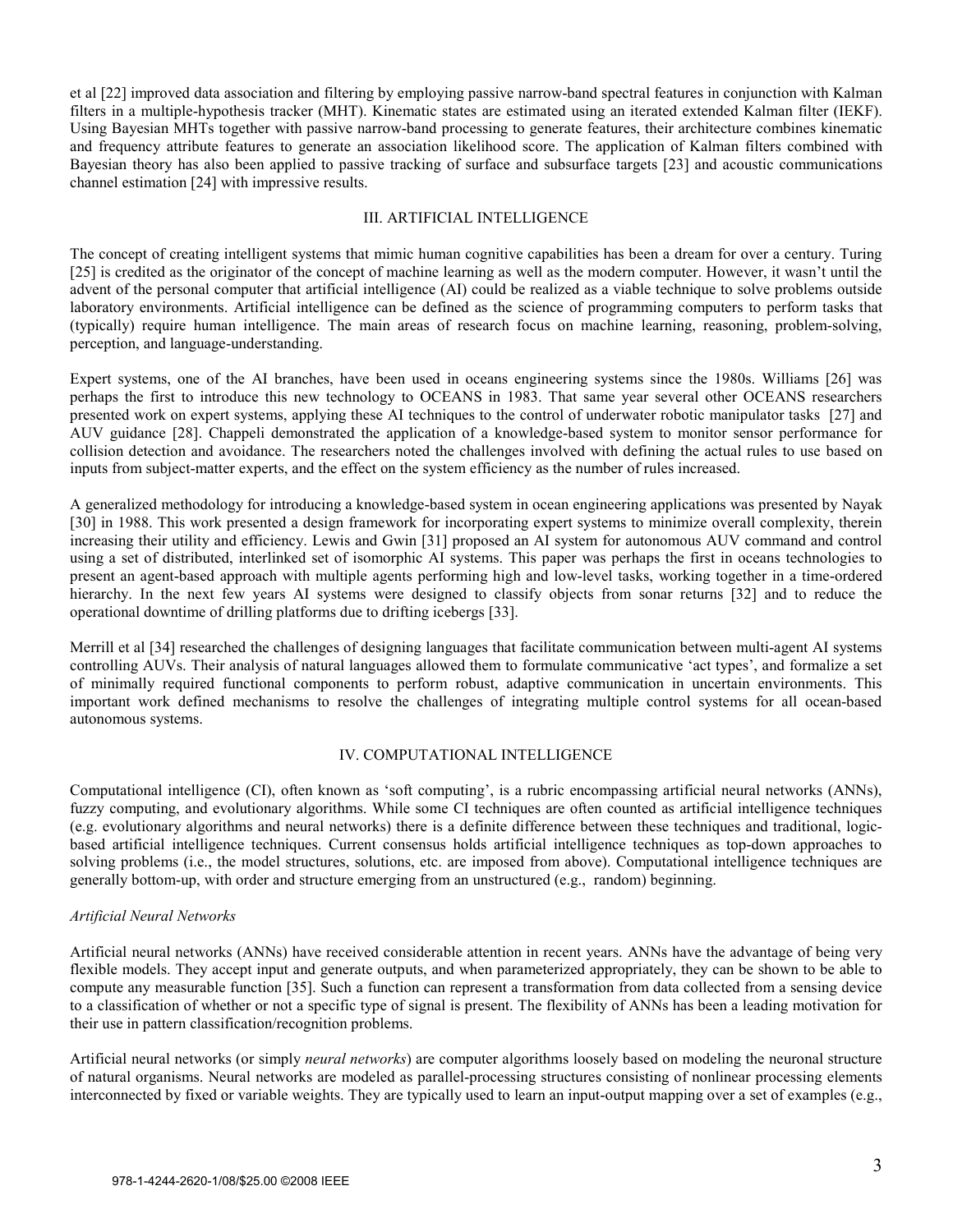spectral feature inputs from seismic sensors mapped to outputs consisting of decision types of stimuli passing the sensors). ANNs are quite versatile, for they can be constructed to generate arbitrarily complex decision regions for stimulus-response pairs. That is, in general, if given sufficient complexity, there exists a neural network that will map every input pattern to its appropriate output pattern, so long as the input-output mapping is not one-to-many (i.e., the same input having varying output). An example of a feed-forward ANN is shown in Fig 2.



Figure 2. Feed-forward ANN topology with fully complex inputs and outputs.

Neural networks are therefore well suited for use as detectors and classifiers. Classical pattern recognition algorithms require assumptions concerning the underlying statistics of the environment. Neural networks, in contrast, are nonparametric and can effectively address a broader class of problems.

Researchers solved many of the previous problems relating to training ANN architectures in the 1980s, resulting in their application in many scientific disciplines including oceans technologies. One of the largest and most successful application areas is the use of ANNs for pattern recognition, classification and detection. The first application of ANNs presented in an OCEANS' conference proceedings was in 1989, where Maccato, A. and de Figueiredo [36] described a neural network framework for detecting and classifying transient acoustic signals in the presence of noise. Scale-space contour features mapped onto a hierarchical tree structure were input to a feed-forward neural network architecture that generated classification outputs. ANNs have been used to interpolate seafloor sediments where only sparse measurements are available. Caiti and Parisini [37] designed a radial-basis neural network that was able to generate a continuous mapping of various sediment properties as a function of the three-dimensional position of the sediment measurements. Other related classification/detection problems tackled with ANNs include automatic object recognition systems using synthetic pattern imagery [38], pollutant induced tissue changes in fish livers [39], plankton recognition [39], seafloor imagery [40], [41], and mine detection [42].

ANNs are particularly well-suited to controlling systems in dynamic non-linear environments. Neural networks also offer the ability to design nonlinear controllers without requiring complex system models. In one of these systems, a neural-controller environment (SIGNAL) has been created to specifically assist in development of a variety of marine vessel control loops [43]. Other control applications include depth controllers for UUVs [44], current prediction in shallow water environments [45], and adaptive heave compensation [46]. An ANN has also been used to synthesize a robust velocity control system for a Remotely Operated Vehicle (ROV). Researchers Pollini and Nasuti [47] incorporated a feedback linearization controller (FBLC) in conjunction with a neural network with successful results.

Chaotic modeling of radar backscattering from an ocean surface has been performed via the use of neural networks. In a study by Haykin and Leung [48], radar backscatter (sea clutter) was modeled using radial basis function networks. This research used radar data to demonstrate the applicability of chaos theory for modeling sea clutter. ANNs have been combined with Kalman filters for motion model tracking and prediction. Owen and Stubberud [49] designed a neural extended Kalman filter (NEKF) that adapts online to unmodeled dynamics and/or nonlinearities for tracking air target trajectories. ANNs have also been recently been used for wave forecasting using buoy data [50].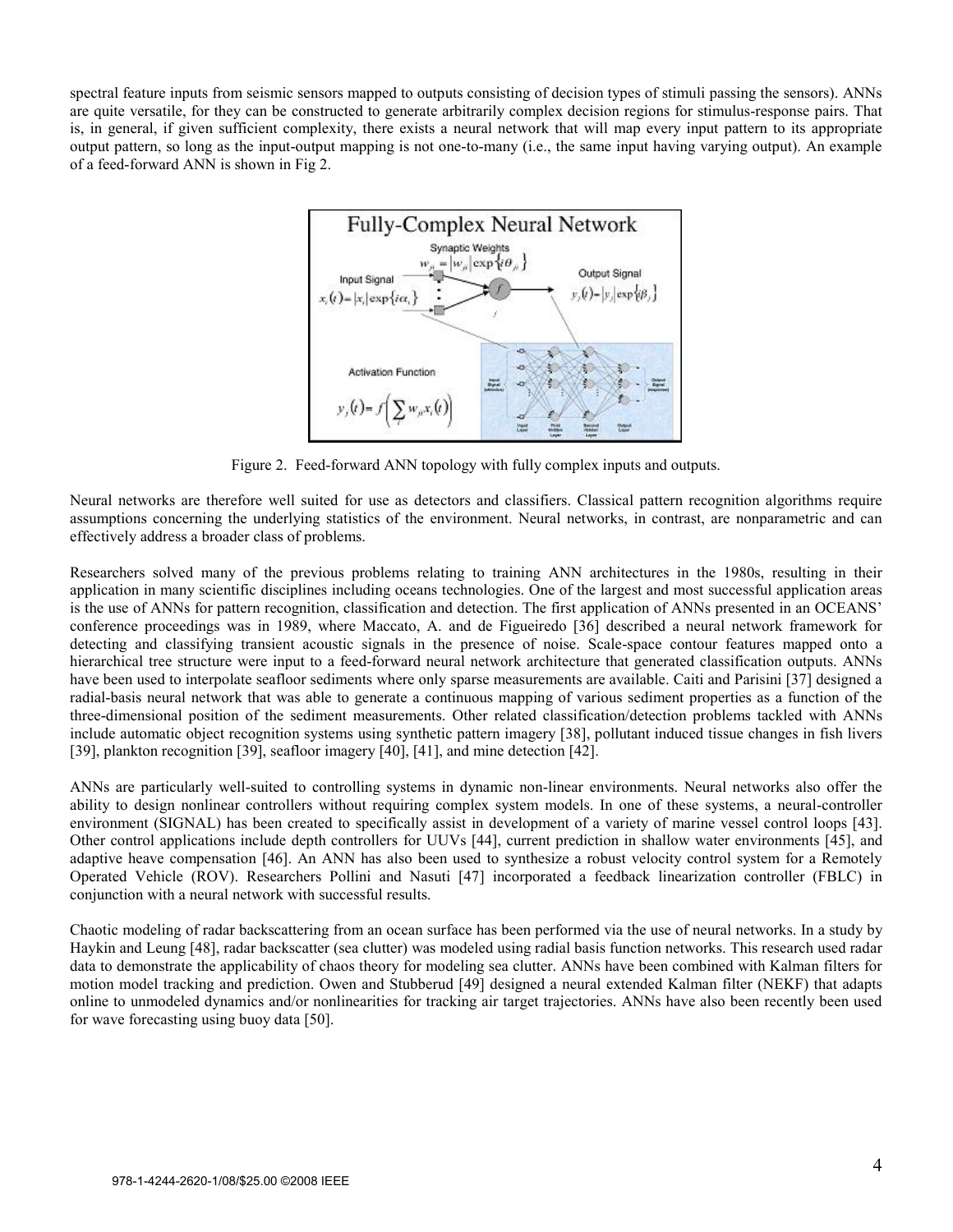## *Fuzzy Logic*

Lofti Zadah [51] enlightened the world to fuzzy logic in the early 1960s as alternative to the crisp logic of traditional mathematics. In classical logic an element belongs to a set as a binary function - it either does or it doesn't belong to the set. Fuzzy logic allows for degrees of inclusion in sets, and offers an alternative to randomness for describing uncertainty. Fuzziness describes the ambiguity of an event's occurrence, and like classical mathematical definitions of randomness, it also defines uncertainty numerically. Fuzziness is a measurement of the degree to which an event occurs, not whether or not the event actually occurs.

Fuzzy sets provide a natural way for handling problems without sharply defined criteria for class membership. The technique is particularly suited to handle continuous variables and noisy data, such as those typically found in ocean science problem domains. As opposed to crisp sets that only admit binary (0 or 1) outputs, fuzzy membership functions transform a numerical value into a graded state between 0 and 1 as shown in Fig. 3. Fuzzy logic is computationally fast since it uses relatively simple operators (e.g., min/max). This new logic system provides powerful opportunities to solve problems where previous strategies using classical logic proved ineffective, at best.



Figure 3. Traditional (crisp) set and fuzzy set membership functions.

The mathematics of fuzzy logic (and fuzzy sets) obey many of the same laws as traditional mathematical logic. Both systems combine sets (and propositions) and obey laws of association, commutativity, and distribution. A principle distinction between classical logic and fuzzy logic occurs in how each system jointly treats the set  $\vec{A}$  and its opposite (complement)  $A^c$ . In classical set theory,  $A \cap A^c = P(\emptyset) = 0$ , and this intersection representing a probabilistically infeasible event. Fuzzy set theory admits degrees of inclusion (membership) within sets. Therefore, in fuzzy logic  $A \cap A^c \neq 0$ .

Li, et al [52] implemented a combination Fuzzy-Expert system to identify noise radiated from underwater targets (i.e., submarines, UUVs). In this study, fuzzy classifiers were incorporated to cluster frequency spectra features that were then passed through the expert system. A few years later fuzzy logic was implemented within a heuristic position estimator (HPE) navigation system by An et al [53]. Their heuristic estimator performed asynchronous data fusion of all sensor measurements based on confidence levels. These estimates were then combined with inertial navigation system (INS) inputs via a fuzzy filter. Results of this approach compared favorably with respect to traditional EKF-based implementations [54].

Fuzzy systems have also been implemented in a variety of other application areas to solve outstanding problems inherent in traditional approaches to their solution. Song and Smith [55] presented research on a fuzzy system that optimized both pitch and heading using a 6-degree of freedom model. Their design used a globally directed random search optimization technique to optimize the parameters of the fuzzy controllers operating in a quantized search space. The continuous state space was divided into a finite number of cells, with each cell providing direct information about the system's global dynamics (e.g., fixed points, domains of attraction for limit cycles). In addition to being able to automatically create the fuzzy rule sets, their resulting system also outperformed fuzzy sliding-mode controllers previously designed by experts with respect to cell state space constraints.

Multiple fuzzy controllers were used to control a rudder roll damping system. In this system, Nejim [56] proposed an architecture that combined two separate fuzzy controllers (one each for yaw and roll control) together with a fuzzy gain scheduling algorithm. There are many benefits to this approach over traditional linear control mechanisms. In test simulations the magnitude of the roll motion was lower with the fuzzy yaw and roll controllers when compared to the standard proportional-derivative (PD) methods, and the fuzzy gain scheduler was shown to reduce the effects of the limited actuator rate. Ghommam et al [57] developed a fuzzylogic system to coordinate the paths of multiple underactuated vehicles. Two proportional integral derivative (PID) controllers were used in this study - a standard PI for controlling thruster speed and a second fuzzy controller for controlling rudder angle.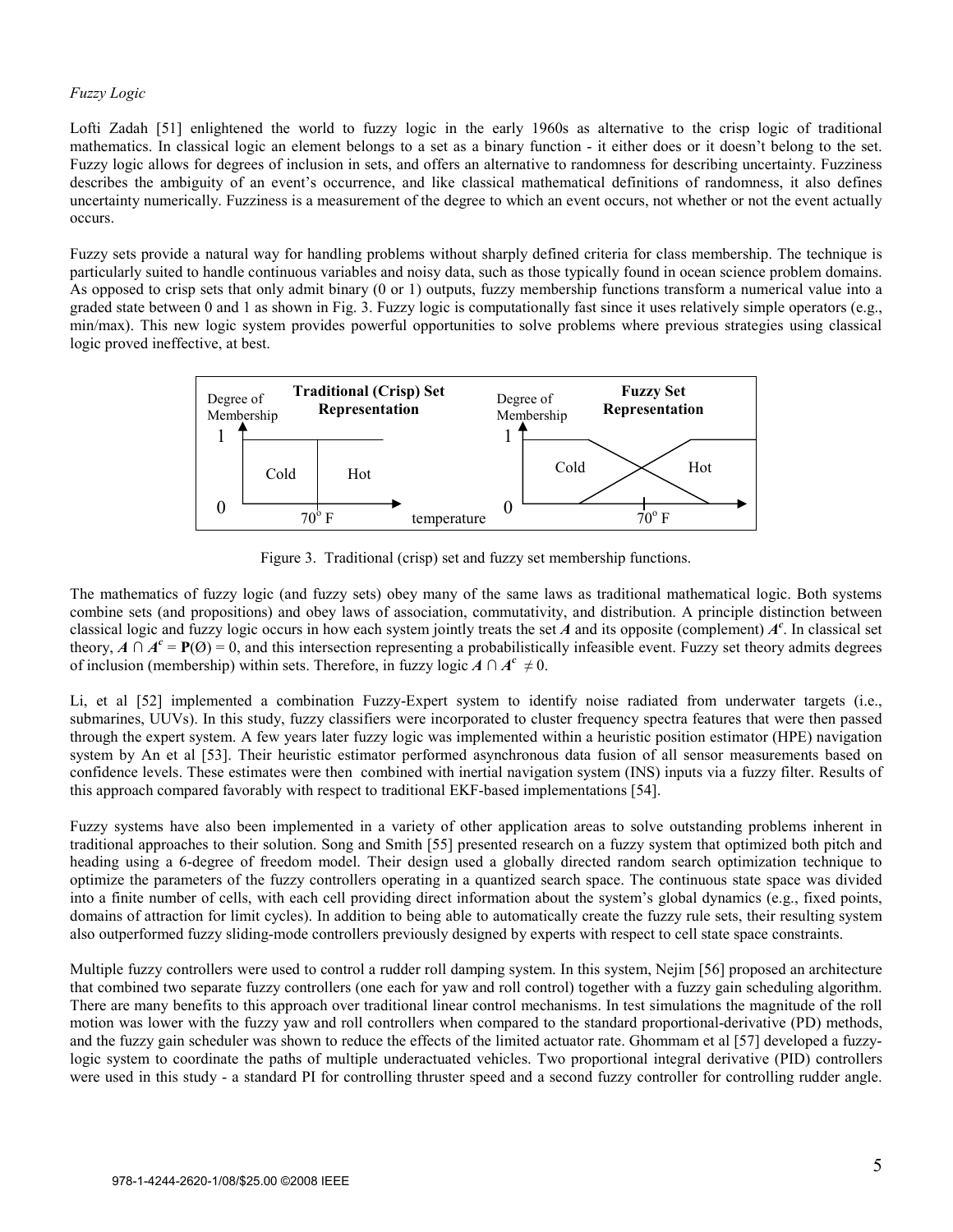The guided formation control approach used path following. Since the decentralized solution does not rely on a leader, it has wide applicability across a very general variety of paths.

Control of robotic manipulators is another area in which fuzzy systems have proven quite fruitful. Xu et al [58] designed and demonstrated a PD-fuzzy logic controller for a 5-degree of freedom underwater robotic arm manipulator system. Fuzzy logic was used to adaptively control the system gains. Their results showed that the system was both more robust and energy efficient (with respect to tracking in the presence of modeled hydrodynamic forces) when compared to a conventional PD-controller. Soylu et al [59] proposed a fault-tolerant fuzzy logic-based unmanned robotic vehicle manipulator (URVM) mechanism that addresses the challenges of multiple redundancy resolution. Instead of the previous task-priority approaches, they combined a gradient projection method (GPM) with fuzzy logic controllers. The fuzzy system automatically compensates for robotic arm breakdowns (e.g., joint failure, lost driving capacity, excursions outside joint velocity limits).

#### *Evolutionary Algorithms*

Evolutionary algorithms (EA) are paradigms based on the concept of Darwinian evolution to iteratively generate increasingly appropriate solutions (the behavior of organisms) in light of a static or dynamically changing environment. This differs from other artificial intelligence research that largely centers on the search for simple heuristics (generally useful rules) derived from subject matter experts (SMEs). Instead, evolutionary algorithms evolve a set of solutions solve problems with regard to the operational environment and specified payoff function. Evolutionary algorithms may be considered an optimization technique wherein the algorithm iteratively optimizes behaviors, parameters, and/or other constructs.

All evolutionary computation algorithms (e.g., evolutionary programming, genetic algorithms, genetic programming) have four major components: initialization, variation, evaluation (scoring), and selection. The basic evolutionary algorithm starts with a population of trial solutions (i.e., parents) initialized by random, heuristic, or other appropriate means. Each of the parent members is then altered through application of a variation process. Each 'parent' member *i* generates i progeny which are replicated with a stochastic error mechanism (e.g., mutation). These solutions are then all evaluated over the existing environment in the same manner. A selection process is then performed to cull the least-fit solutions from the population. The process iterates until the termination criteria is achieved. Fig. 4 diagrams this process pictorially.

```
t:=0;
initialize P(0) = \{a'_{1}(0), a'_{2}(0),..., a'_{1}(0)\}\ evaluate P(0 ) : { } Φ(a ′ 1(0)),Φ(a ′ 2(0 )),...,Φ(a ′ μ(0))
 iterate 
      { 
         variation: P'(t) := m \Theta_m(P(t))evaluation: P'(t): {\Phi(a'_{1}(t)), \Phi(a'_{2}(t)), ..., \Phi(a'_{\lambda}(t))}
         selection: P(t+1) := s\Theta_s(P'(t) \cup Q)t := t + 1; }
```
where

*a* ′ is an individual member in the population  $\mu \ge 1$  is the size of the parent population  $\lambda \ge 1$  is the size of the offspring population *P*(*t*) := { $a'_{1}(t), a'_{2}(t),..., a'_{n}(t)$ } is the population at time t  $\Phi: I \to \mathfrak{R}$  is the fitness mapping mΘm is the variation operator with controlling parameters Θm SΘs is the selection operator  $\overline{P}$  SΘs  $I^{\lambda} \cup I^{\mu+\lambda}$  $\textbf{I}^\lambda \cup \textbf{I}^{\mu+\lambda}$  $\rightarrow$  I<sup> $\mu$ </sup>  $Q \in \{ \emptyset, P(t) \}$  is a set of individuals additionally accounted for in the selection

step, i.e. parent solutions.

Figure 4. A generalized evolutionary algorithm paradigm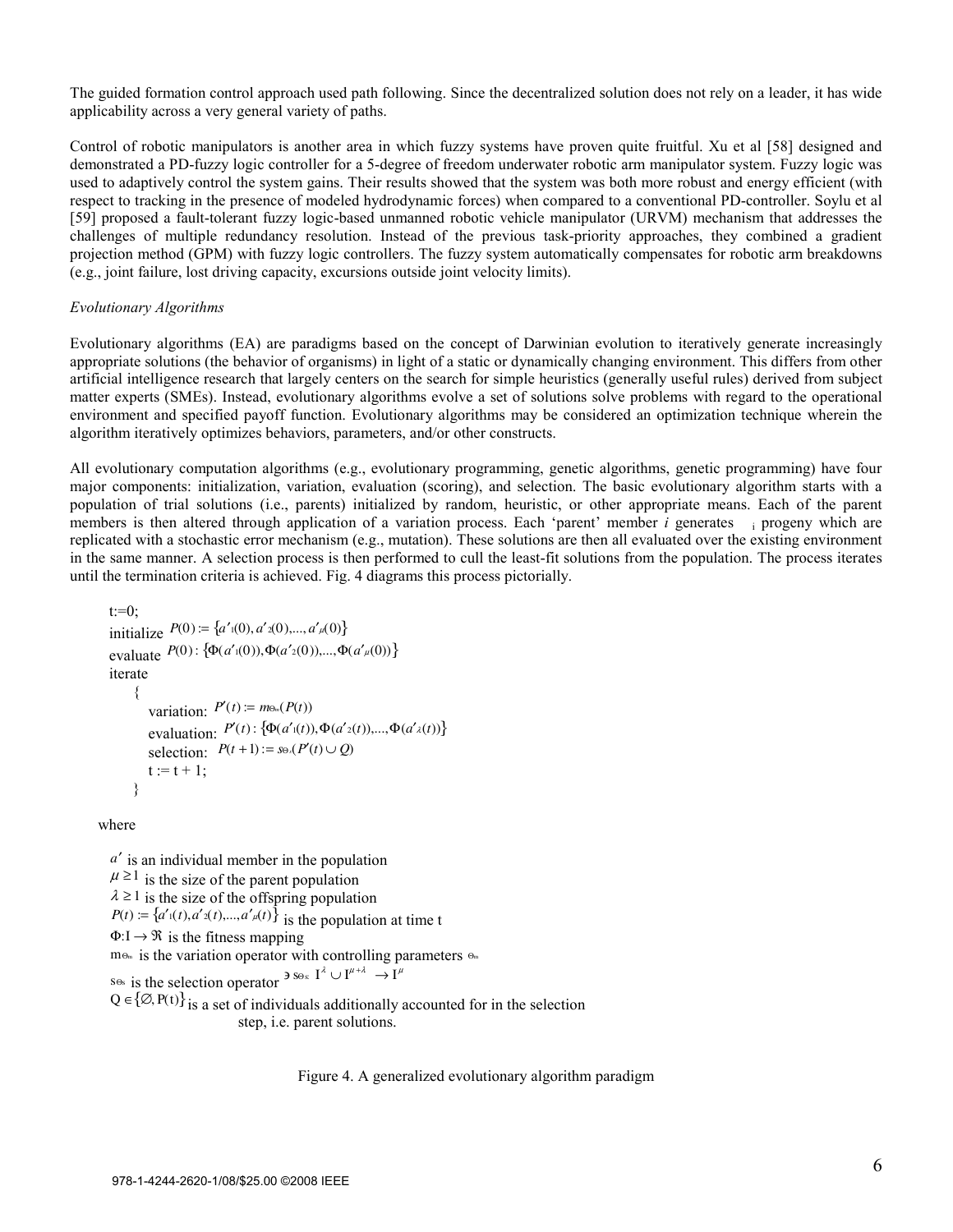The first application of evolutionary algorithms within the perspective of OCEANS can be found in Fogel [60]. In this pioneering research, an evolutionary program was created to optimize autoregressive moving average (ARMA) models of transient acoustic data (e.g., ice cracking). The evolved ARMA models demonstrated the efficacy of the technique as a general-purpose model optimization tool. Porto [61] showed how evolutionary algorithms were also used to localize non-acoustic (magnetometer) arrays. A far-field dipole model was assumed with the parameters optimized to minimize error residuals over the sampled data time series. The evolutionary methods significantly outperformed traditional (i.e., variable-metric) least squares optimization techniques in this study.

McGookin et al [62] applied a genetic algorithm (GA) to optimize a course changing control system for tankers. The genetic algorithm optimized a sliding mode controller with quite impressive performance over a range of operational environments. Their research demonstrated the optimized controller tracked the desired response with minimal error and, importantly, that the rudder motion was well within the limit range of the control actuator.

In Seong and Park [63] acoustic data inversion was optimized using a genetic algorithm. A genetic algorithm optimized shallow water speed of sound and boundary layer thickness models. Whereas traditional inversion via *a priori* estimation of the sound speed and layer thickness is achieved entirely through the arrival time of the waves, the GA optimized models used all of the information in the signals, thus are expected to provide more robust results in a variety of noisy environments.

A combination of traditional and evolutionary techniques was used to address the problem of mine detection and classification [64]. The common two stage approach uses image segmentation preprocessing to extract features that are subsequently classified. Any feature extraction errors (e.g., outliers) can propagate through the process chain resulting in suboptimal classification performance. Quidu et al used a genetic algorithm that evolved flexible models derived from 2-D Fourier transform coefficients of the shallow water image contours, with classification performed directly from this data.

Other interesting applications of evolutionary algorithms include both optimizing communication system designs and path/route planning. Dhanoa et al [65] used an EA to obtain accurate estimates of the Doppler spread for a high data rate underwater digital acoustic communication system. Their approach was based on suppressing multipath interference instead of by equalization, which can be problematic since the channel is doubly spread (time delay and Doppler). The EA optimized the estimated Doppler spread, and their results demonstrated the system outperformed more traditional Fourier-based methods in both dynamic range and frequency resolution. A GA has also been used to plan optimal paths for AUVs. Wang et al [66] researched the ability of GAs to optimize AUV paths in an obstacle-rich environment. This novel approach used a 3-D discrete spatial model with multiple distance scales encoded into the GA chromosome. The resulting plans demonstrated the capability to plan and dynamically navigate through multiple obstacles in real or near-real time.

# V. THE PERSONAL COMPUTER, WORLD WIDE WEB, AND THE INTERNET

The reduction in both the size and cost of computers has perhaps had the largest impact on oceans science. Prior to the advent of the personal computer (PC), computational tasks were largely carried out on large, land-based computers that often required days, if not month of time to perform what are now considered relatively minor computational tasks. Before the PC became widely available, however, ocean scientists were using both shore-based and ship-based computers to process data. Prada et al [67] was one of the first papers to detail the state of sea-based computer systems. They described the then state-of-the-art digital computer systems for data acquisition and processing data for various studies including navigation, magnetic, gravity, bottom profiling, and seismic studies. Multiple minicomputers (predecessors of the modern PC) were employed on the research vessel ATLANTIS II. Incredibly, real-time processing and display of seismic signals was demonstrated, although more complex processing tasks were performed ofline after storing data to tape. They noted achieving this state of computation at sea (something we take for granted today) was the culmination of several years of effort. Perhaps presaging a coming trend, they also noted that the ship-based minicomputer data processing costs were "substantially lower than could be expected by shore-based computer systems."

Computer technology was sufficiently advanced in 1975 to simulate underwater missions used in the parametric design undersea vehicles. The simulations used by Cantwell and Cap [68] incorporated vehicle dynamics (e.g., launch, dive, rendezvous, replenishment) over a defined mission space to evaluate different candidate propulsion systems. They speculated that their computerized approach could be applied to the design of support ship, support facilities costs, and, someday, potentially vehicle control and sonar and optical sensor performance equations. Two years later Dekja [69] presented an updated survey of the minicomputers. Dekja predicted that, because of the newly defined IEEE 488B standard bus interface, microcomputers would be employed as 'rack and stack' components in both multipurpose roles as well as for application specific (e.g., FFT) processing tasks. By 1982 another survey by Rosenblum and Clamons [70] described the tradeoffs between processor size, speed, input/output (I/O) capabilities, and general-purpose versus specific large scale integrated (LSI) and very large scale integrated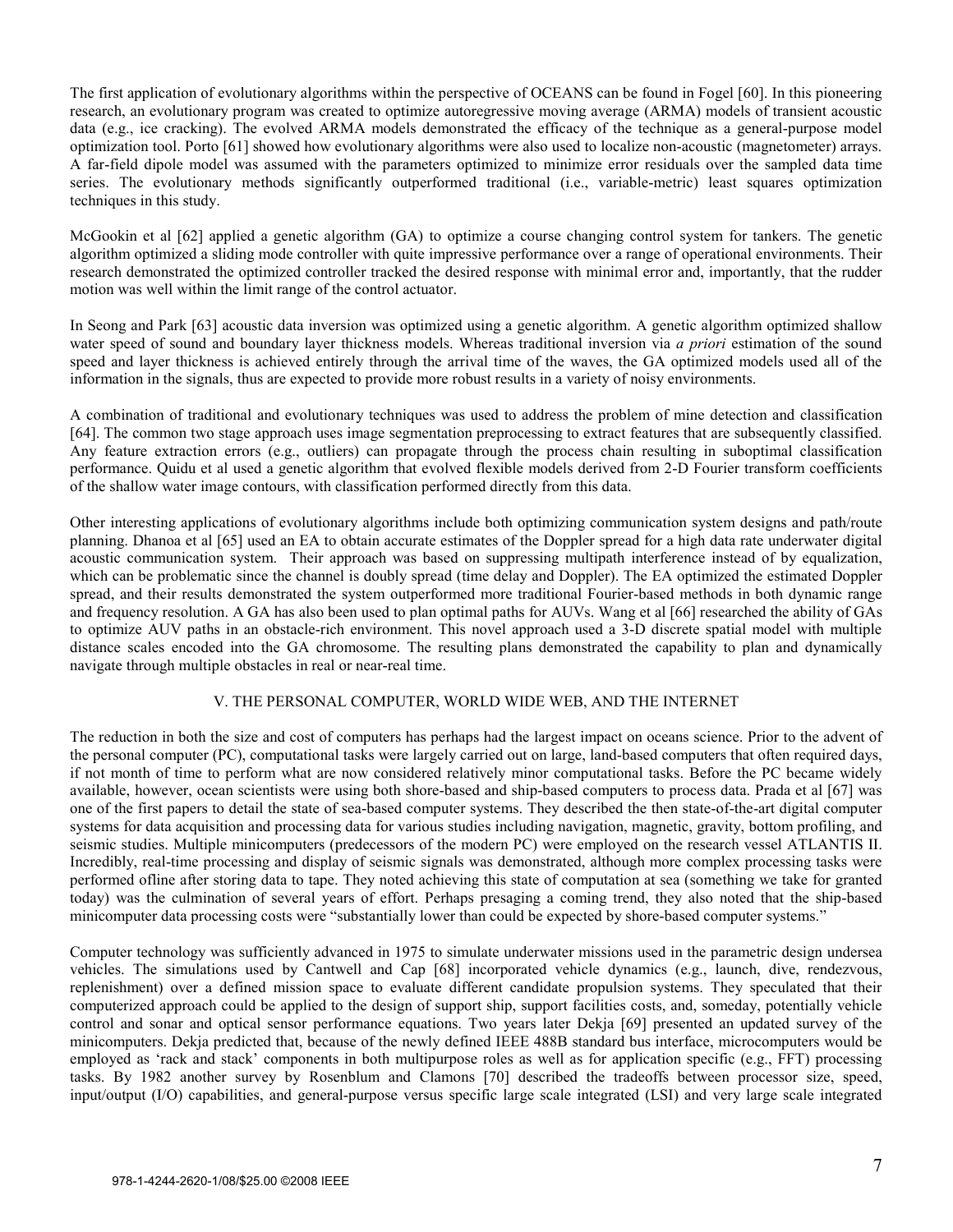(VSLI) processor capabilities. Intriguingly, they describe the need for better systems for interconnecting multiple computers to handle the rapidly increasing need for sharing data between them in an efficient, standardized, and convenient manner. By 1986 the concept of a 'multicomputer' that could accommodate multiple users and share files with other computers appeared in an OCEANS conference [71]. This paper also described how parallel processing would soon become a reality, realized by a network of linked computers, each performing one or more subtasks in an organized process.

The PC was used on ocean vessels as early as 1987. Branton and Clay [72] presented results of a study that compared and contrasted four different PC configurations for use in oceanography applications. They showed how PCs could be interconnected to collect, process and analyze data with standardized input and output formats that allowed file sharing between multiple applications (e.g., spreadsheets and graphics packages). They noted that the familiarity with land-based PCs would soon lead to their widespread application in ocean vehicles. Interestingly, signal processing using spreadsheet applications was a presentation topic the following year [73].

It would be remiss to neglect the impact that the internet and the world wide web have had on ocean science. Twenty years ago data transmission was a common problem, with relatively little data sharing across the field due to the cumbersome nature of the data storage and transmission mechanisms. The internet and web have opened the door to rapid and easy access to a wealth of data, with real-time access to data streams, computational capabilities, and peer review. The satellite-based global positioning system (GPS) has also contributed greatly to information processing technology in the ocean sciences, as it provides position localization with previously unimaginable accuracy.

#### VI. A PEEK INTO THE FUTURE

The aforementioned advances in information processing technologies only hints at the potential for these techniques to solve ocean science problems. It is reasonable to expect further breakthrough technologies in the future, especially with respect to realtime systems. Online *in-situ* learning will become ubiquitous through a combined use of ANNs, evolutionary algorithms, fuzzy sets, and yet-to-be discovered technologies. This will realize a long-standing objective of creating truly autonomous vehicles to perform cooperative and coordinated tasks. Intelligent sensor systems will be integrated for onboard fault diagnosis and prediction. Imagine an online intelligent system that can predict incipient failure of a hydraulic pump or propeller driveshaft with sufficient time to make necessary repairs.

It is important to note that Kalman filters, Expert Systems, ANNs, evolutionary, etc. algorithms are only tools in a multifaceted toolbox. We have already seen ANNs, fuzzy logic, and evolutionary algorithms successfully integrated into hybrid systems. By combining the useful properties of these information processing tools together with new visualization tools, ocean scientists will be able to solve many previously intractable problems. Future IP systems will depend on the integration of several of these advanced tools to better solve problems. The inherent and unique capabilities of each tool will be exploited instead of relying on a singular technology to solve the entire problem.

#### REFERENCES

- [1] Gauss, K.F., Theory of the Motion of the Heavenly Bodies Moving about the Sun in Conic Sections, Dover Publications, Inc., New York, 1963.
- [2] Fisher, R.A., "On an Absolute Criterion for Fitting Frequency Curves," Messenger of Math., vol. 41, 1912, p. 155.
- [3] Kolmogorov, A.N., "Interpolation and Extrapolation of Stationary Random Sequences," Bull. De l'academie des sciences de U.S.S.R., Ser. Math., vol. 5, 1941, pp. 3-14.
- [4] Zadah, L. and Ragazzini, J.R., "An extension of Wiener's Theory of Prediction," J. Applied Physics, 21:645-655, 1950.
- [5] Wiener, N. Extrapolation, Interpolation and Smoothing of Stationary Time Series, John Wiley & Sons, New York 1949
- [6] Kalman, R.E., "A New Approach to Linear Filtering and Prediction Problems," Journal of Basic Engineering (ASME), vol. 82D, March 1960, pp. 35-45.
- [7] Kalman, R.E. and Bucy, R., "New Results in Linear Filtering and Prediction," Journal of Basic Engineering (ASME), vol. 83D, March 1961, pp. 95-108.
- [8] Lee, H.E., "Optimal Estimation of Vehicle Position in an Acoustic Transponder Navigation System," *Proceedings of 1973 International Conference on Engineering in the Ocean Environment (OCEAN 73)*, pp. 596-601.
- [9] Aidala, V.J. and Davis, J.S., "The Utilization of Data Measurement Residuals for Adaptive Kalman Filtering,", *Proceedings of 1973 International Conference on Engineering in the Ocean Environment (OCEAN 73)*, pp. 450-460.
- [10] Timchenko, I.E., "Optimal Prediction and Filtering of Observations in Oceanography on the Basis of Kalman Filters," *Proceedings of 1974 International Conference on Engineering in the Ocean Environment (OCEAN 74)*, vol. II, pp. 304-307.
- [11] Carta, D.G., "Optimal Estimation of Undersea Acoustic Transponder Locations," *Proceedings of OCEAN'S 78*, pp. 466-471.
- [12] Grimble, M.J., Patton, R.J., and Wise, D.A., "The Design of Dynamic Ship Positioning Control Systems using Extended Kalman Filtering Techniques," *Proceedings of OCEAN'S 79*, pp. 488-497.
- [13] Ozimina, C.D., and Bierman, G.J., Navigation, Control and Parameter Identification of Unmanned Submersibles," *Proceedings of OCEAN'S 80*, pp. 172- 180.
- [14] El Hawary, F.M. and Vetter, W.J., "Heave Compensation of Shallow Marine Seismic Reflection Records by Kalman Filtering," *Proceedings of OCEAN'S 81*, pp. 1062-1066.
- [15] Triantafyllou and Athans, "Real Time Estimation of the Heaving and Pitching Motions of a Ship, using a Kalman Filter," *Proceedings of OCEAN'S 81*, pp. 1090-1095.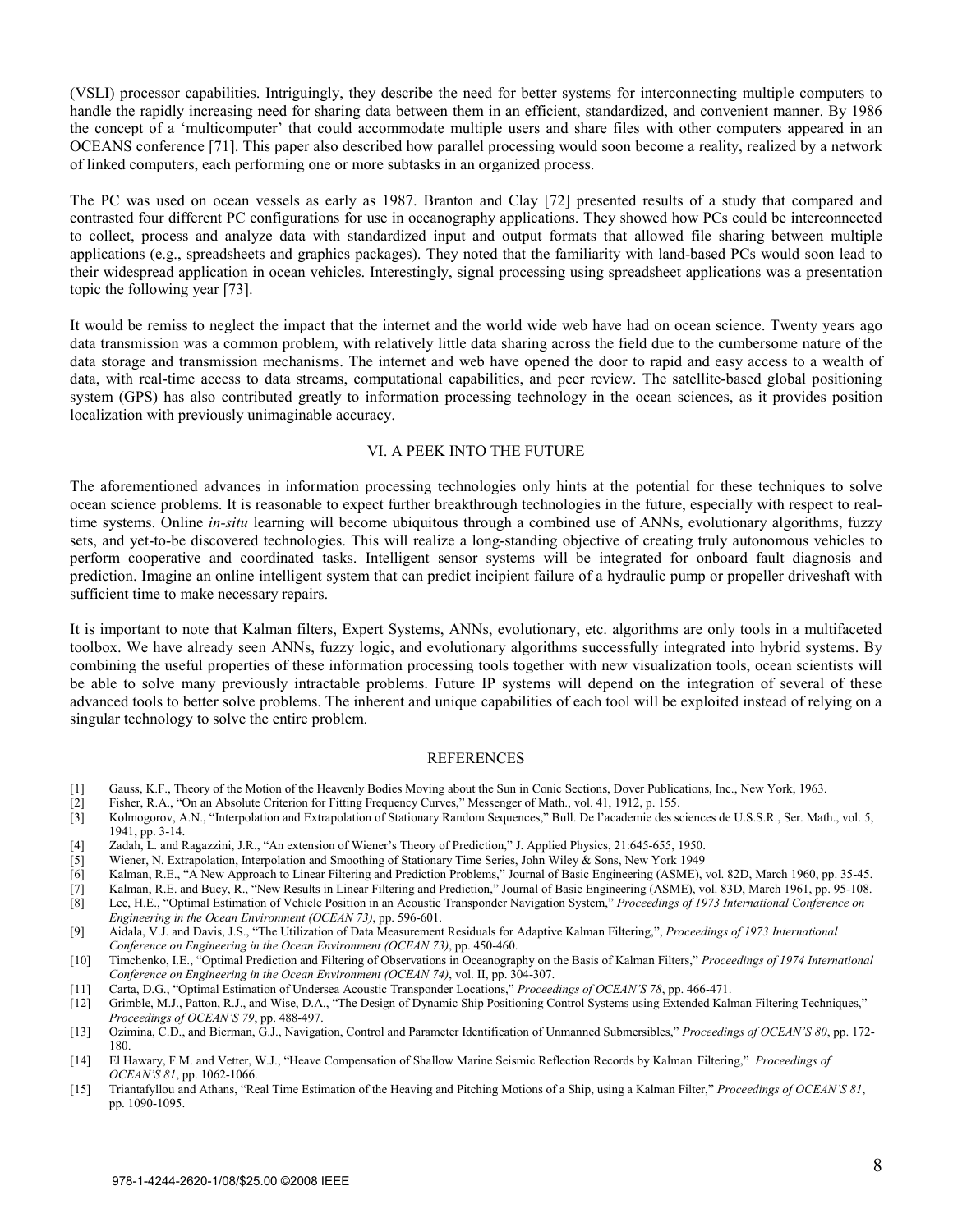- [16] El Hawary, F.M., "Optimal Parameter Estimation for a Heave Response Model," *Proceedings of OCEAN'S 82*, pp. 135-139.
- [17] Swift, S.G. and Fagan, J.H., "Improving Navigation Accuracy Through Kalman Filtering," *Proceedings of OCEAN'S 82*, pp. 233-238.
- [18] Hammel, et al, "Recursive versus Batch Processing Algorithms for Bearings-only Tracking," *Proceedings of OCEAN'S 83*, pp. 50-61.
- [19] Raghunath, R. and Carton, J.A, "Four-Dimensional Data Assimilation in the Ocean," *Proceedings of OCEAN'S 90*, pp. 221-226.
- [20] Riedel, J.S., and Healey, A.J., "Shallow Water Station Keeping of AUVs using Multisensor Fusion for Wave Disturbance Prediction and Compensation," *Proceedings of OCEAN'S 98*, pp. 1064-1068.
- [21] Huster, A., Frew, E.W., and Rock, S.M., "Relative Position Estimation for AUVs by Fusing Bearing and Inertial Rate Sensor Measurements," *Proceedings of OCEAN'S 02*, pp. 1863-1870.
- [22] Pace, D.W., Mallick, M., and Eldredge, W., "Spectral Feature-aided Multi-Target Multi-Sensor Passive Sonar Tracking," *Proceedings of OCEAN'S 03*, pp. 2120-2126.
- [23] Hyland, W.J., Dobeck, G., and Sermarini, C., "A Multiple-hypothesis Filter for Passive Tracking of Surface and Sub- Surface Target Localization," *Proceedings of OCEAN'S 06*, DOI 10.1109/OCEANS.2006.306875.
- [24] Iltis, R.A., "A Sparse Kalman Filter with Application to Acoustic Communication Channel Estimation," *Proceedings of OCEAN'S 06*, pp. 1-5.
- [25] Turing, A.M., "Computing Machinery and Intelligence," *Mind*, vol. 59, pp.433-460, 1950.
- [26] Williams, C., "A Brief Introduction to Artificial Intelligence," *Proceedings of OCEAN'S 83*, pp. 94-99.
- [27] Madni, A.M., Chu, Y., and Freedy, A., "Intelligent Interface for Remote Supervision and Control of Underwater Manipulation," *Proceedings of OCEAN'S 83*, pp. 106-110.
- [28] Blidberg, D.R., Westneat, A.S., and Corell, R.W., "An Examination of the Application of Expert Systems in Unmanned Untethered Submersibles" *Proceedings of OCEAN'S 83*, pp. 111-114.
- [29] Chappeli, S.G., "Monitoring Vehicle Performance over Time with a Knowledge-Based System" *Proceedings of OCEAN'S 84*, pp. 598-603.
- [30] Nayak, M.R., "On the Knowledge-based Expert System for Marine Instrumentation" *Proceedings of OCEAN'S 88*, pp. 615-617.
- [31] Lewis, L.M. and Gwin, R.C., "Dimensions and Heuristics for the Design of Distributed Artificial Intelligence Architectures" *Proceedings of OCEAN'S 91*, pp. 1098-1105.
- [32] Brutzman, D.P. Compton, M.A., and Kanayama, Y. "Autonomous Sonar Classification using Expert Systems" *Proceedings of OCEAN'S 92*, pp. 554-559.
- [33] Pang, C. and El-Tahan, M. "A Rule-Based System to Help Reduce Offshore Downtime Due to Encroaching Icebergs" *Proceedings of OCEAN'S 92*, pp. 770-775.
- [34] Merrill, K., O'Rourke, M., and Edwards, D. "An Intentional Framework for Communication in Multi-Agent Systems" *Proceedings of OCEAN'S 06*, DOI 10.1109/OCEANS.2006.306870.
- [35] Kolmogorov, A.N., "On the representation of continuous functions of many variables by superposition of continuous functions of one variable and addition." Dokl. Akad. Nauk SSSR, 114, 953-956; Trans. Am. Math. Soc. 2(28), 55-59, 1957.
- [36] Maccato, A. and de Figueiredo, R.. "A Neural Network Based Framework for Classification of Oceanic Acoustic Signals" *Proceedings of OCEAN'S 89*, pp. 1118-1123.
- [37] Caiti, A. and Parisini, T., "Interpolation of Ocean Sediment Properties by Networks of Parallel Computational Units," *Proceedings of OCEANS '91*, pp. 1695-1700.
- [38] Menon, M., "Applications of Neural Networks to Automatic Object Recognition using both Imaging and Non-Imaging Data," *Proceedings of OCEANS '91*, pp. 1375-1379.
- [39] Ellis, R., Simpson, R., Culverhouse, P.F., Parisini, T. , Williams, R., Reguera, B. and Moore, B., "Expert visual classification and neural networks: can general solutions be found," *Proceedings of OCEANS '94*, vol. I, pp. 330-334.
- [40] Zerr, B., Maillard, E., and Gueriot, D., "Sea-Floor Classification by Neural Hybrid System," *Proceedings of OCEANS '94*, vol. II, pp. 239-243.
- [41] Maroni, C.S., Quinquis, A., and Radoi, E., "A Methodology for Neural Network Based Classification of Marine Sediments using a Subbottom Profiler," *Proceedings of OCEANS '97*, pp. 1370-1375.
- [42] Granara, M., A. Pescetto, F. Repetto, G. Tacconi, and A. Trucco, (1998), "Statistical and Neural Techniques to Buried Object Detection and Classification," *Proceedings of OCEANS '98*, pp. 1269-1273.
- [43] Cherruel, G., Y. Autret, and F. Dupont, (1994), "Using SIGNAL for developing Neural Control Systems," *Proceedings of OCEANS '94*, vol. III, pp. 116- 120.
- [44] Sutton, R., Johnson, C., and Roberts, G.N., "Depth Control of an Unmanned Underwater Vehicle Using Neural Networks," *Proceedings of OCEANS '94*, vol. III, pp. 121-125.
- [45] Wüst, J.C., and van Noort, G.J.H.L. "Neural Network Current Prediction for Shipping Guidance," *Proceedings of OCEANS '94*, vol. I, pp. 58-63.
- [46] Lainiotis, D.G., Plataniotis, K.N., Menon, D. and Charalampous, C.J., "Adaptive Heave Compensation Via Dynamic Neural Networks," *Proceedings of OCEANS '93*, vol. I, pp. 243-247.
- [47] Pollini, L., Innocenti, M. and Nasuti, F., (1997), "Robust Feedback Linearization with Neural Network for Underwater Vehicle Control," *Proceedings of OCEANS '97*, pp. 12-16.<br>[48] Havkin, S., and Leung, F.
- [48] Haykin, S., and Leung, H., (1991), "Chaotic Modeling of Radar Backscatter from an Ocean Surface," *Proceedings of OCEANS '91*, pp. 1713-1715.
- [49] Owen, M., and Stubberud, S., "A Neural Extended Kalman Filter Multiple Model Tracker," *Proceedings of OCEANS '03*, pp. 2111-2119.
- [50] Londhe, S., and Panchang, V., "One Day Wave Forecasts using Buoy Data and Artificial Neural Networks," *Proceedings of OCEANS '05*, vol. III, pp. 2119-2123..
- [51] Zadah, L., "Fuzzy Sets" *Information and Control*, vol. 8, pp. 338-353, 1965.
- [52] Li, Q., Wang, J., and Wei, W. "An Application of Expert System in Recognition of Radiated Noise of Underwater Target" *Proceedings of OCEAN'S 95*, pp. 404-408.
- [53] An, P.E., Healey, A.J., Park, J., and Smith, S.M. "Asynchronous Data Fusion For AUV Navigation Via Heuristic Fuzzy Filtering Techniques" *Proceedings of OCEAN'S 97*, pp. 397-402.
- [54] Smith, S.M., P.E., Healey, A.J., and Kronen, D., "Experimental Results of an Inexpensive Short Baseline Acoustic Positioning System for AUV Navigation" *Proceedings of OCEAN'S 97*, pp. 714-720.
- [55] Song, F., and Smith, S.M., "Automatic Design and Optimization of Fuzzy Logic Controllers for an Autonomous Undersea Vehicle" *Proceedings of OCEAN'S 00*, pp. 829-834.
- [56] Nejim, S., "Rudder Roll Damping System for Ships using Fuzzy Logic Control" *Proceedings of OCEAN'S 00*, pp. 1137-1143.
- [57] Ghommam, J., Calvo, O., and Rozenfeld, A., "Coordinated path following for multiple underactuated AUVs" *Proceedings of OCEAN'S 07*, DOI 10.1109/OCEANS.2007.4530953.
- [58] Xu, B., Sakagami, N., Pandian, S.R., and Petry, F., "A Fuzzy Controller for Underwater Vehicle-Manipulator Systems" *Proceedings of OCEAN'S 05*, pp. 1110-1115.
- [59] Soylu, S., Buckham, B.J., and Podhorodeski, R.P., "A Fault-Tolerant Fuzzy-Logic Based Redundancy Resolution Method for Underwater Mobile Manipulators" *Proceedings of OCEAN'S 07*, DOI 10.1109/OCEANS.2007.4449387.